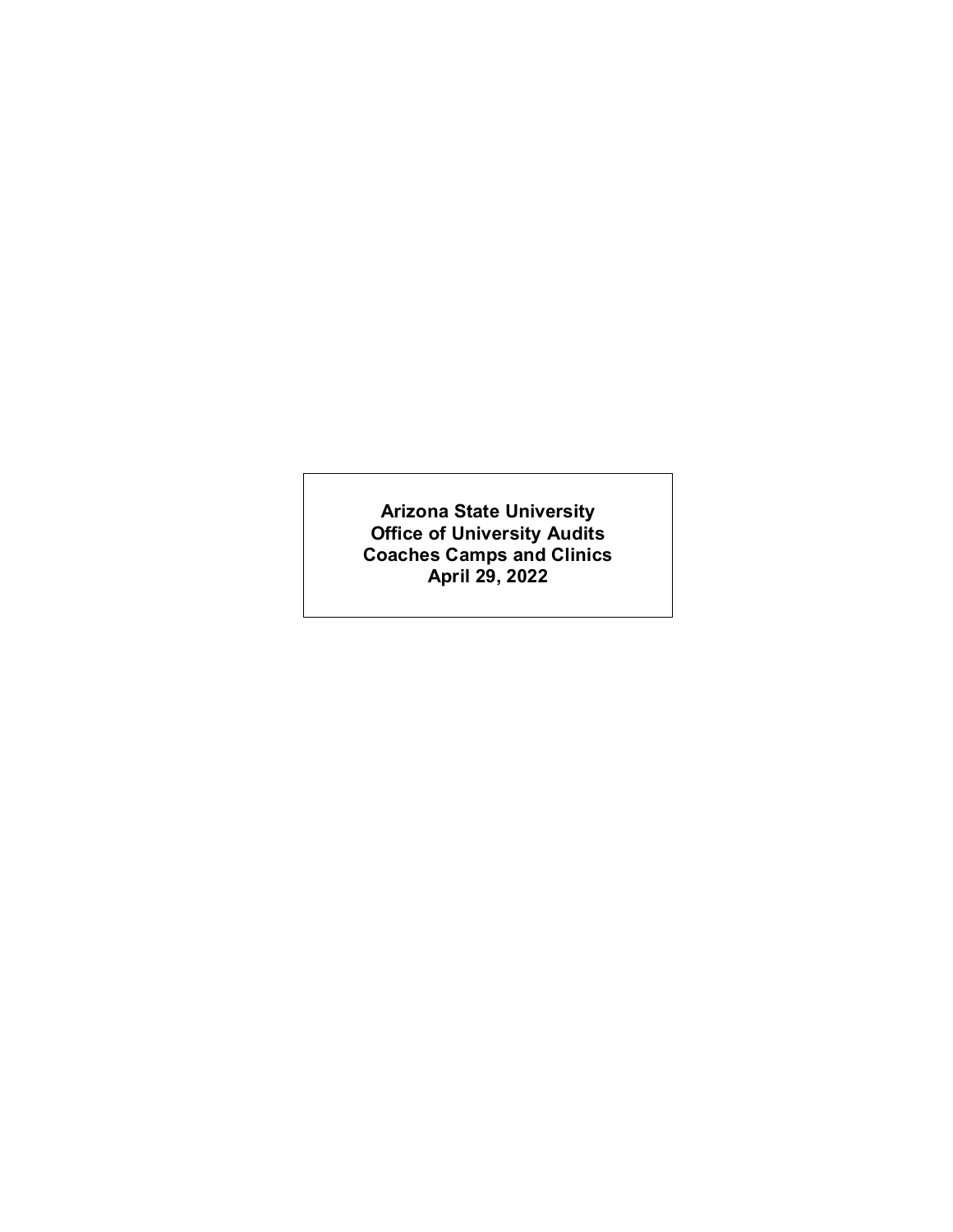**Summary:** The Coaches Camps and Clinics audit was included in the Arizona State University (ASU) FY 2022 audit plan approved by the Arizona Board of Regents (ABOR) Audit Committee and ASU senior leadership. The audit focused on NCAA compliance and third-party oversight of the use of ASU assets. This audit is in support of ASU's mission of effective management of financial resources and efficient operations at all levels of the university in addition to promoting safety and welfare of minors on ASU campuses.

**Background:** As part of the multi-year agreements with Sun Devil Athletics (SDA) Head Coaches, they are allowed to own and conduct camps so long as the coach complies with applicable university policies and procedures and NCAA and Conference legislation. Camps and clinics are conducted through the coach's established LLC. The camps and clinics are not affiliated with or sponsored by ASU; however, SDA coaches are authorized to use specific ASU marks through a camp trademark and license agreement they may enter into with ASU.

SDA Compliance is responsible for assessing and approving all sport camps and clinics owned by SDA coaches as it relates to NCAA rules and regulations. They have implemented defined workflows using the ARMS application which ensures they are aware of camp activities before they occur including implementing required approvals at key points through the camp lifecycle such as initial approval on the camp activity and marketing materials, a second approval once camp employment is defined to assess student-athlete employment and a final review of post camp documentation.

The Athletics Operations and Facilities (AOF) department is responsible for third-party oversight of camp activities including the facility use agreements and all related invoicing for the coach owned camps and clinics. The ARMS application is also used to track approval of the Facility Use Agreement and invoicing to the SDA coach's LLC.

The below table represents the primary institutional policies that coaches must comply with when conducting non-ASU camps:

| Policy*                   | <b>Description</b>                                                                   |  |  |
|---------------------------|--------------------------------------------------------------------------------------|--|--|
| <b>SDA 1101:</b>          | Sport This policy outlines key requirements such as Rules compliances, approval      |  |  |
| Camps and Clinics         | requirements by SDA Compliance and the Athletics Operations and Facilities           |  |  |
| Owned by ASU or           | (AOF) department, student-athlete employment requirements and required               |  |  |
| <b>SDA Coaches</b>        | documentation. It also defines additional requirements for non-ASU camps that        |  |  |
|                           | are owned by SDA coaches including complying with applicable institutional           |  |  |
|                           | policies.                                                                            |  |  |
| <b>SDA 106: Athletics</b> | This policy outlines the conditions and limitations related to rentals or use of ASU |  |  |
| <b>Facility Use</b>       | athletic facilities.                                                                 |  |  |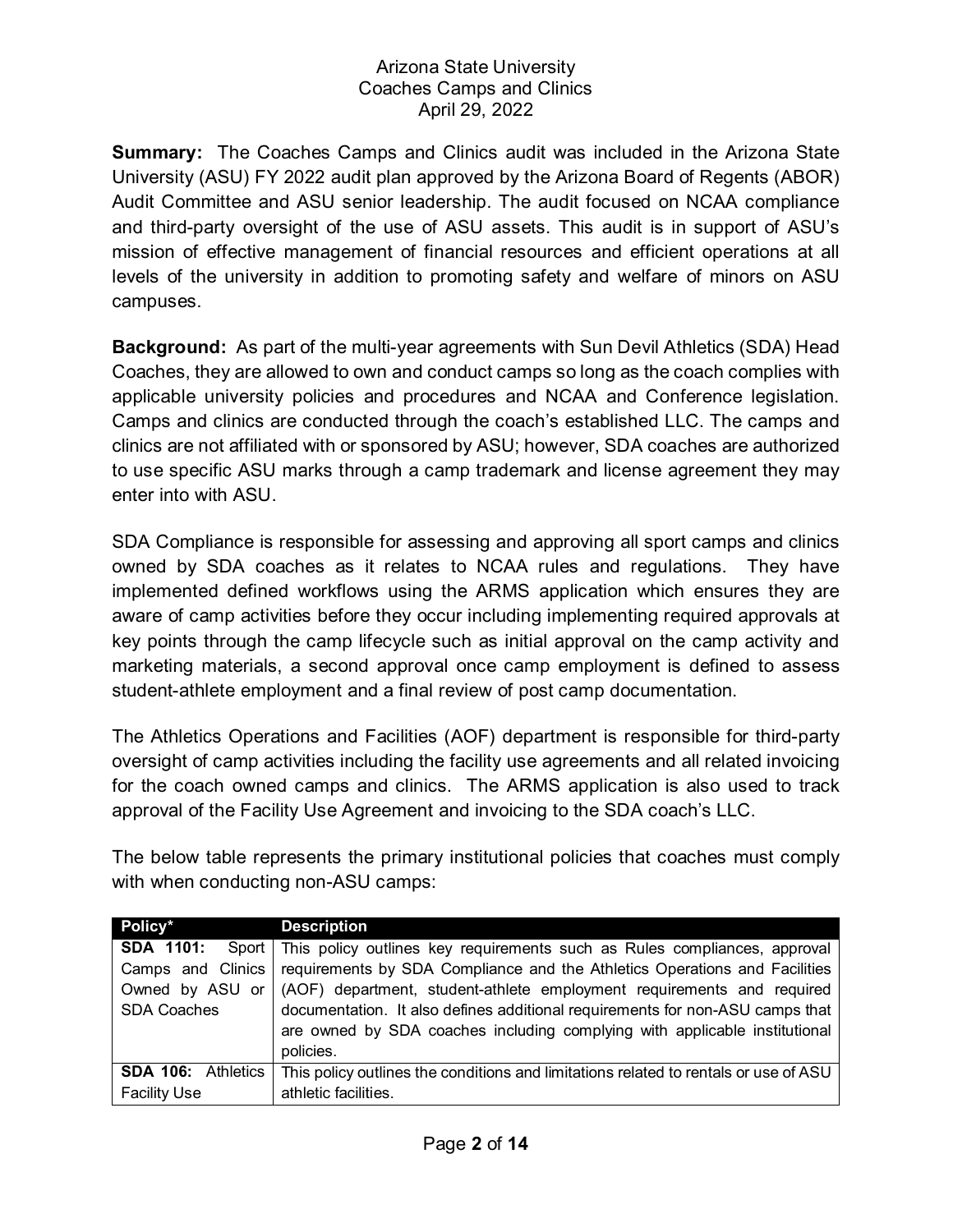| <b>PUR</b><br>222:<br><b>Trademark</b><br>Licensing | This policy defines requirements related to the use of the university's marks. In<br>support of this policy, there is a defined camp trademark and license agreement<br>that defines which marks can be used in conjunction with a coach owned camp<br>or clinic along with other key requirements including refraining from representing<br>or implying any ASU endorsement or support of the camp or any product or<br>service. |
|-----------------------------------------------------|-----------------------------------------------------------------------------------------------------------------------------------------------------------------------------------------------------------------------------------------------------------------------------------------------------------------------------------------------------------------------------------------------------------------------------------|
| <b>EHS 706: Minors on</b>                           | This policy defines core requirements for individuals who work in activities and                                                                                                                                                                                                                                                                                                                                                  |
| Campus                                              | programs with minors and informs them of their reporting obligations in instances<br>of known or suspected child abuse or neglect of minors.                                                                                                                                                                                                                                                                                      |
|                                                     | While this policy does not specifically apply to activities and programs operated<br>by non-university entities that occur on campus or university facilities, it does<br>require the contract with the third-party organization include the appropriate<br>contract provisions as well as a requirement that their processes exceed or meet<br>those contained within EHS 706.                                                   |

*\*There are other policies in place related to the personal use of ASU assets and resources that are not specifically included in the table above.*

**Audit Objective:** The objective of this engagement was to assess oversight of NCAAregulated sport camps and clinics owned or operated by SDA coaches (non-ASU owned) to ensure compliance to NCAA by-laws as well as applicable institutional policies that apply to third party, private business activities utilizing ASU facilities.

**Scope:** The scope of the audit focused on camps that occurred during calendar year 2021. This involved nine sports and 22 camps of which 19 were held using ASU facilities.

At the start of the audit, SDA management confirmed that controls to monitor coach's compliance to the stated contractual provisions related to the camp trademark and license and facility use agreements had not been implemented. Testing was performed to quantify the risk associated with the lack of third party oversighted related to the coach's camps.

Information Technology General Control testing was not considered in scope for this audit as it relates to the ARMS Application. This application was reviewed as part of a FY2020 audit.

**Methodology:** The audit was conducted in accordance with the International Standards for the Professional Practice of Internal Auditing promulgated by the Institute of Internal Auditors and accordingly consisted of tests of procedures necessary to provide a reasonable basis for expressing our opinion. Specifically, audit work consisted of interviews with various groups responsible for SDA operations and SDA compliance,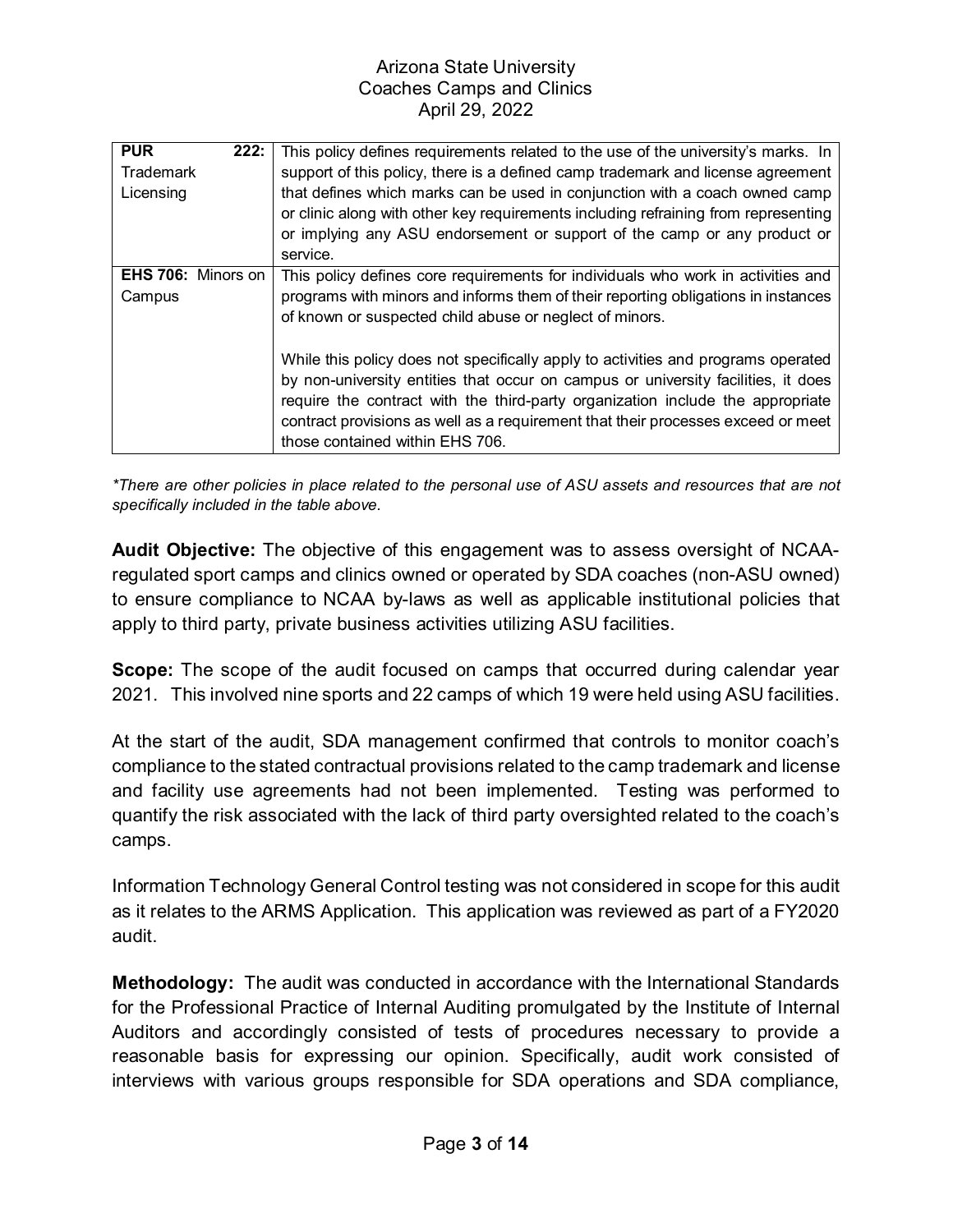observation of work processes, review of documented policies and procedures and substantive tests including the following areas:

- Assessing SDA Compliance oversight of camps and clinics by performing the following for a sample of 22 camps:
	- Validating each camp received preliminary SDA Compliance approval prior to the camp occurring by reviewing approval workflow in ARMS
	- Validating each camp received secondary SDA Compliance approval prior to the camp occurring once employment forms were uploaded by reviewing approval workflow in ARMS
	- Ensuring each camp received final SDA Compliance approval by reviewing approval workflow in ARMS
	- Ensuring compensation rates were appropriate for duties performed for studentathletes employed by the camp by validating compensation rates and role for each student-athlete
	- Ensuring compensation to student-athletes was based on actual work performed by tracing signed time sheets to payment documentation for a sample of 32 payments
- Ensuring a current camp trademark and license agreement was executed for each sport that had camp activity in CY 2021
- Ensuring compliance to the camp trademark and license agreement by verifying the following for a sample of 21 camps:
	- o Verifying that an ASU email account was not utilized to conduct camp business through review of the camp brochures and related websites
	- o Verifying correct reference and use of any ASU marks utilized in marketing the camp through review of the camp brochures and related websites
	- o Confirming that the Notice of License was included on camp materials and website through review of the camp brochures and related websites
- Verifying invoicing occurred timely for each camp trademark and license agreement executed during the review period
- Ensuring a facility use agreement was executed prior to the camp occurring for a sample of 19 camps that utilized ASU facilities
- Ensuring compliance to insurance requirements by verifying the certificate of insurance collected to the defined requirements per the facility use agreement
- For each camp that involved participation by minors, verifying the facility use agreement included provisions required as part of policy EHS 706 Minors on Campus in addition to verifying compliance by validating the following for each camp: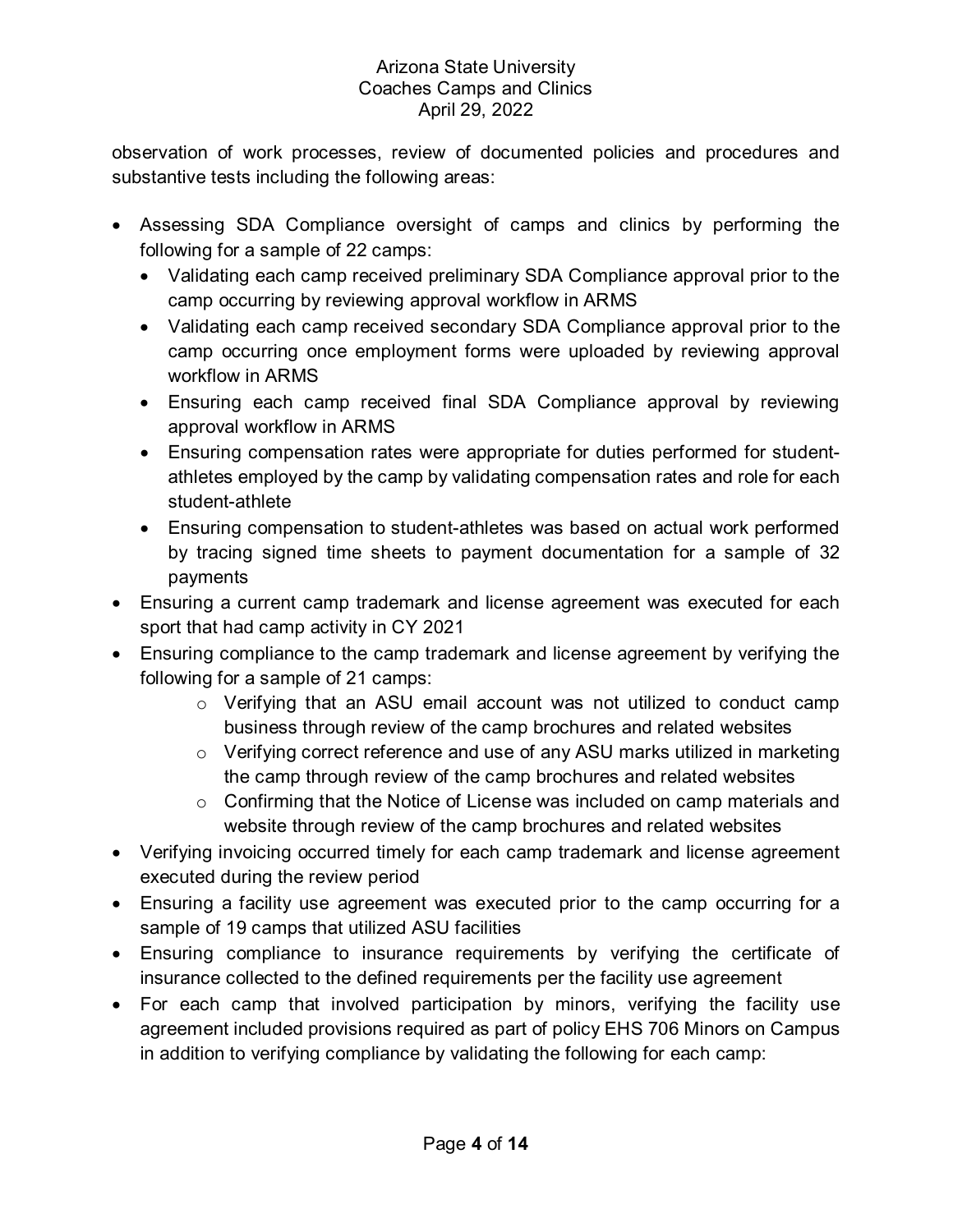- o Confirming if camp employees completed training related to minors and the required reporting obligations through inquiry with the SDA coach and validation of training documentation where performed
- $\circ$  Confirming if fingerprinting was performed within three years for each camp employee by inquiry with the SDA coach and validation of completed fingerprinting where performed
- o Confirming camps required a parental release including indemnity and assumption of risk form through inquiry with the SDA coach and review of form utilized to ensure key components were included
- Verifying invoicing occurred timely and accurately for a sample of 19 camps that utilized ASU facilities by tracing the invoicing generated to the fees and camp dates defined in the facility use agreement.
- Verifying payments made by SDA coaches were made using the coach LLC for a sample of 17 camps
- Verifying invoices were paid within 30 days of invoice date by tracing to the payment receipt date documented within Accounts Receivable workflow in ARMS.

**Conclusion:** Overall, SDA Compliance has implemented appropriate oversight to ensure the non-ASU camps that are owned by SDA coaches are conducted in accordance with NCAA rules and regulations. Specifically, defined workflows have been implemented utilizing the ARMS application to ensure SDA Compliance has visibility to camp activity at key points throughout the camp lifecycle. The implementation of the ARMS workflow to guide SDA coaches has generally resulted in consistent and timely documentation allowing SDA Compliance to effectively monitor these processes. This process is also supported by policy SDA 1101: Sport Camps and Clinics Owned by ASU or SDA coaches which defines guidelines and requirements related to the management and operation of NCAA-regulated sport camps and clinics.

However, appropriate third-party oversight has not been implemented to ensure camps owned and operated by SDA coaches comply with defined ASU policies for third parties utilizing ASU assets. Testing identified pervasive issues related to compliance with camp trademark and licensing agreements, facility use agreements and policies addressing third party activities involving minors on campus. Inconsistent enforcement of key thirdparty requirements utilizing ASU assets may increase ASU's liability exposure associated with the SDA coach owned camp and clinic activity.

Specifically, SDA has not implemented adequate third-party oversight to ensure compliance with key provisions defined in the facility use agreement related to insurance requirements and personnel requirements nor do the agreements contain provisions that are required as stated in policy EHS 706: Minors on Campus. While this policy does not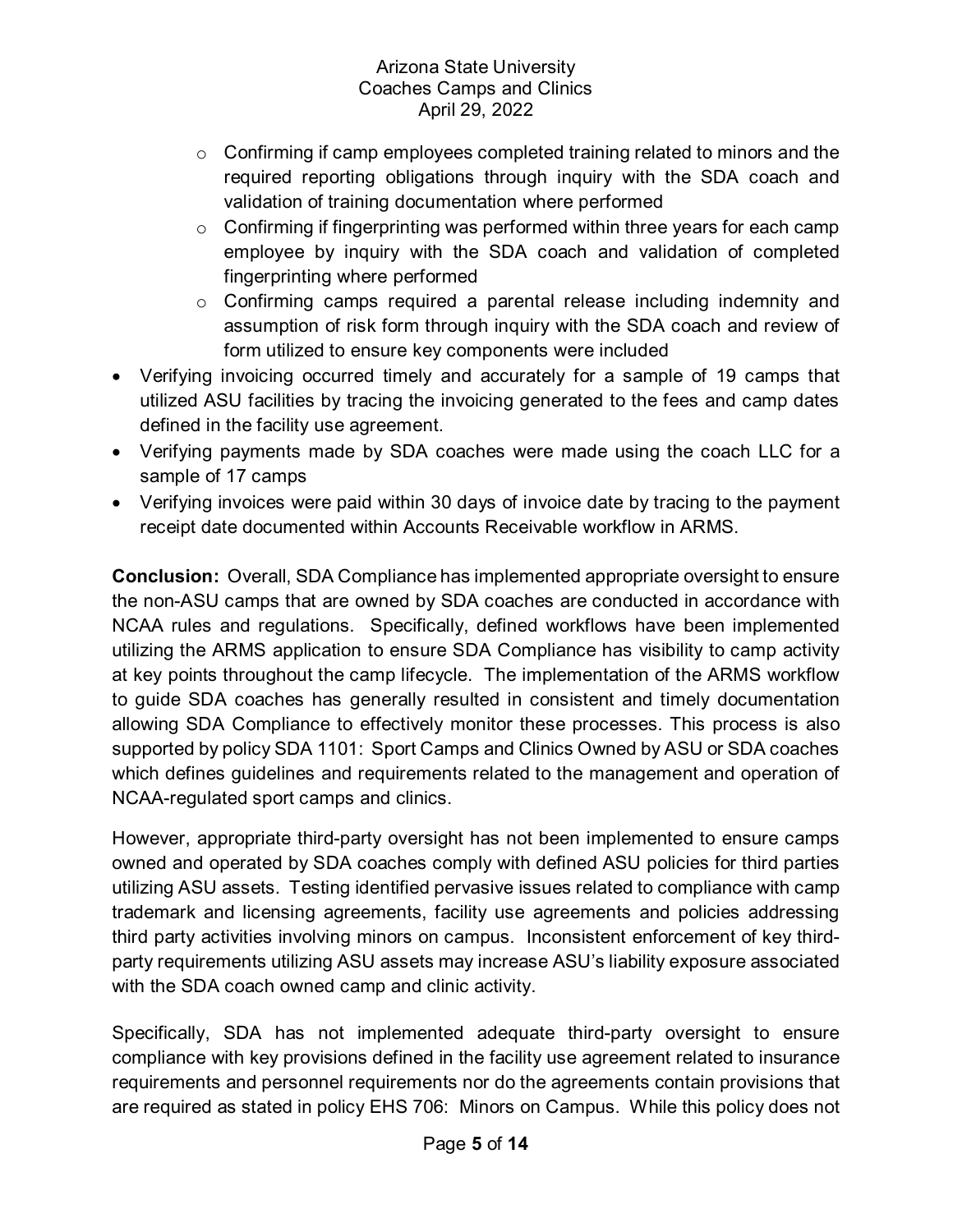apply directly to third party activities, it does state that contacts with third party organizations, such as these coach-owned camps and clinics, must include appropriate contract provisions related to working with minors. Testing identified that the coach owned camps and clinics generally do not require training associated with working with minors including reporting requirements nor do they require a valid fingerprint check within the past three years.

While each camp tested had an executed facility use agreement when using one of ASU's facilities, invoicing related to the use of facilities was not done timely nor was there consistent treatment related to direct costs incurred by ASU related to the camp. It was also noted that SDA coaches did not consistently pay invoices in a timely manner.

Testing also identified that each of the camps tested violated one or more of the defined provisions included in the camp trademark license agreement such as using an ASU email address in conjunction with the camp, inappropriate use of ASU marks, and failing to include the Notice of License on camp materials which notifies participants that the camp is not affiliated with or sponsored by ASU. In addition, there were three instances noted where the SDA coach did not have an active camp trademark and license agreement in place.

The control standards University Audit considered during this audit and the status of the related control environment are provided in the following table.

| <b>General Control Standard</b><br>(The bulleted items are internal control objectives that apply<br>to the general control standards, and will differ for each<br>audit.)<br><b>Reliability and Integrity of Financial and Operational</b><br>Information |                                                                                                                                                   | Control<br><b>Environment</b>                                      | <b>Finding</b><br>No. | Page<br>No. |
|------------------------------------------------------------------------------------------------------------------------------------------------------------------------------------------------------------------------------------------------------------|---------------------------------------------------------------------------------------------------------------------------------------------------|--------------------------------------------------------------------|-----------------------|-------------|
|                                                                                                                                                                                                                                                            | Invoicing related to the camp trademark and<br>$\bullet$<br>licensing Agreements and facility use agreements<br>are performed in a timely manner. | <b>Opportunity for</b><br><b>Improvement</b>                       | 4                     | 11          |
|                                                                                                                                                                                                                                                            | Payments from SDA coach owned camps and<br>$\bullet$<br>clinics are made in a timely manner.                                                      | <b>Opportunity for</b><br><b>Improvement</b>                       | 4                     | 11          |
|                                                                                                                                                                                                                                                            | Payments from SDA coach are made using bank<br>accounts of coach LLC                                                                              | Reasonable to<br><b>Strong Controls</b><br>in Place                | NA.                   | N/A         |
| <b>Effectiveness and Efficiency of Operations</b>                                                                                                                                                                                                          |                                                                                                                                                   |                                                                    |                       |             |
|                                                                                                                                                                                                                                                            | Third-party oversight is in place to ensure<br>$\bullet$<br>compliance with core provisions of the camp<br>trademark license agreements.          | <b>Significant</b><br><b>Opportunity for</b><br><b>Improvement</b> | 2                     | 9           |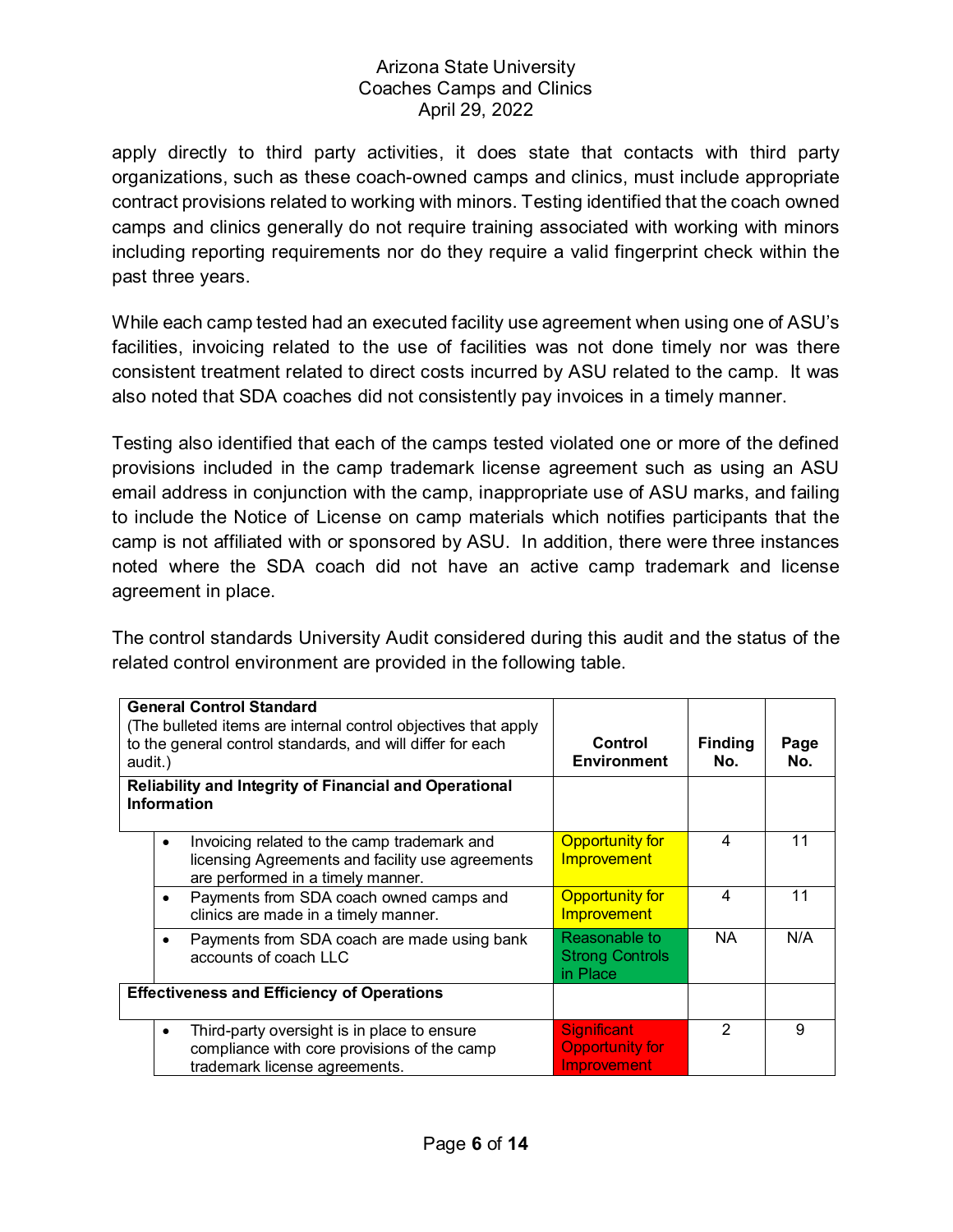|  | Third-party oversight is in place to ensure<br>compliance with core provisions of the facility use<br>agreements.                                   | <b>Significant</b><br><b>Opportunity for</b><br>Improvement |                | 8   |
|--|-----------------------------------------------------------------------------------------------------------------------------------------------------|-------------------------------------------------------------|----------------|-----|
|  | Third-party oversight is in place to ensure<br>compliance with core provisions of the Minors on<br>Campus Policy.                                   | <b>Significant</b><br><b>Opportunity for</b><br>Improvement |                | 8   |
|  | <b>Safeguarding of Assets</b>                                                                                                                       |                                                             |                |     |
|  | Camp trademark license agreements are executed<br>$\bullet$<br>for SDA coach owned camps and clinics.                                               | <b>Opportunity for</b><br><b>Improvement</b>                | $\mathfrak{p}$ | 9   |
|  | Facility use agreements are executed for SDA<br>$\bullet$<br>coach owned camps and clinics.                                                         | Reasonable to<br><b>Strong Controls</b><br>in Place         | NA.            | N/A |
|  | SDA coaches are billed for all direct costs incurred<br>through the SDA coach owned camps and clinics<br>as defined by the facility use agreements. | <b>Opportunity for</b><br><b>Improvement</b>                | 3              | 10  |
|  | Third-party oversight is in place to ensure<br>$\bullet$<br>compliance with defined insurance requirements<br>related to facility use agreements.   | <b>Opportunity for</b><br><b>Improvement</b>                | 1              | 8   |
|  | <b>Compliance with Laws and Regulations</b>                                                                                                         |                                                             |                |     |
|  | SDA oversight is in place to ensure compliance<br>with NCAA rules and regulations.                                                                  | Reasonable to<br><b>Strong Controls</b><br>in Place         | N/A            | N/A |

I appreciate the assistance of SDA Operations and SDA Compliance during the audit.

Lisa Grace, Executive Director, University Audit and Advisory Services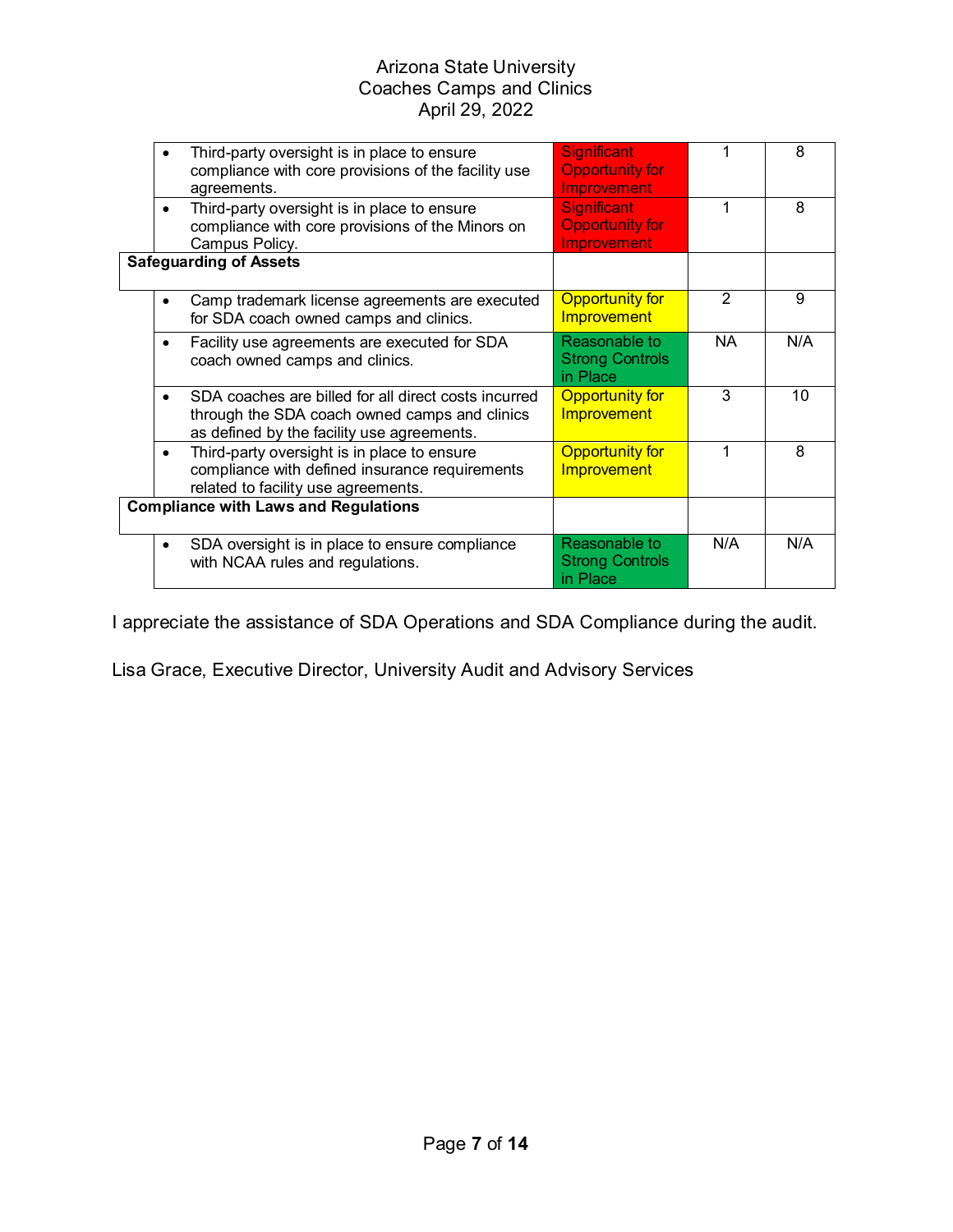## **Audit Results, Recommendations, and Responses**

### **1. SDA Operations and Facilities (AOF) has not implemented third-party oversight of the facility use agreements to ensure compliance to key provisions.**

**Condition:** Third party oversight has not been implemented to ensure SDA coaches comply with requirements of the facility use agreement terms resulting in non- compliance in key provisions including personnel screenings and required insurance levels. In addition, requirements related to Minors on Campus have not been incorporated into the agreements as required by policy EHS 706.

**Criteria:** Policy EHS 706 requires that third-party agreements related to the use of ASU facilities involving minors contain equivalent requirements as EHS 706 regarding training and personnel screening.

**Cause:** AOF has not implemented monitoring processes to ensure compliance to facility use agreements nor have they incorporated required provisions in the agreement to ensure compliance with key provisions related to minors on campus.

**Effect:** SDA coach camps and clinics are not compliant with key provisions required when conducting activities at ASU facilities that involve minors.

- Five of the seven sports (involving 15 camps) reviewed, where this provision applied, did not require training for camp personnel related to working with minors and related reporting responsibilities
- None of the seven sports (involving 18 camps) reviewed, where this provision applied, performed fingerprint checks for camp personnel; however, two of the sports (involving four camps) were performing background checks
- None of the camps reviewed met all required insurance requirements; specific items missing included the waiver of subrogation and at times the endorsement for additional insured language

The current facility use agreement does not include provisions related to training or fingerprinting; although the agreement does currently require background checks for camp personnel. Testing indicated that background checks were also generally not being performed.

Inconsistent enforcement of key third-party requirements utilizing ASU's assets may increase ASU's liability exposure associated with the SDA coach owned camp and clinic activity.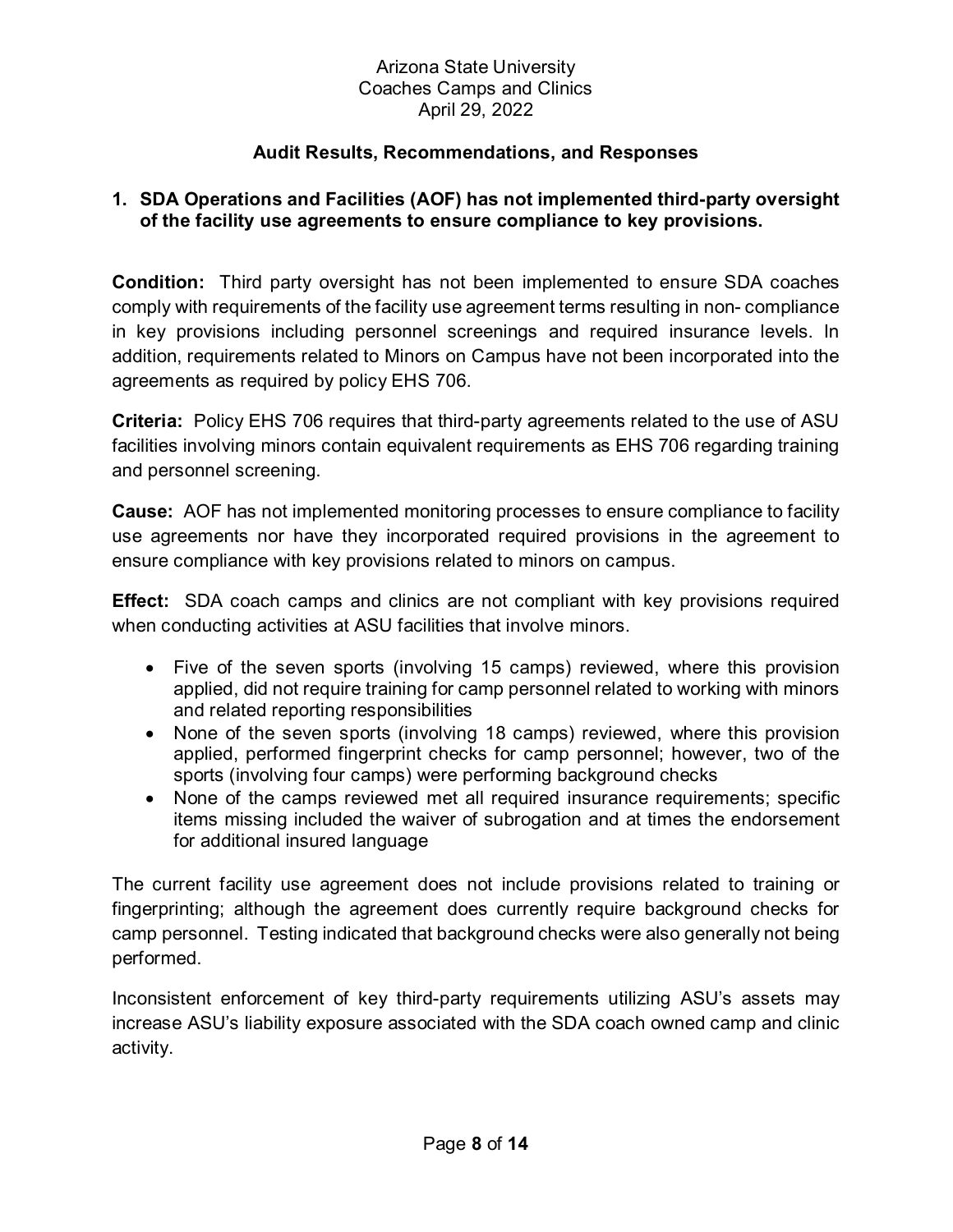**Recommendation:** The existing facility use agreement should be modified to incorporate the required provisions as stated in EHS 706 if the activity involves minors. Additional review of the agreement with the third parties should be performed to ensure a full understanding and awareness of defined requirements. In addition, AOF should implement procedures to monitor and validate compliance to contractual terms. To help ensure awareness and compliance, the existing ARMS workflow related to camps and clinics should be enhanced to add additional certification by the coaches that they are aware and compliant with key requirements such as employee screening and training.

**Management Response:** ASU Office of General Counsel in currently updating the Camp Facility Use Agreement to incorporate provisions stated in EHS 706. In process of adding a checkbox to confirm background checks and/or fingerprinting has been conducted in the ARMS camp process workflow. Additional checkbox will be added to confirm training has been conducted by all members of the organization. Documentation will be required. Immediately making provisions to include verification on the camp facility questionnaire.

ASU Risk Management conducted a staff training for reviewing Certificate of Insurances to ensure compliance. Certificate of Insurance example was created with explanations to send to all coaches. In process of adding the ASU liability requirements information into the ARMS camps workflow which will include a set of questions specific to certain liability coverages (auto liability, workers compensation). In the interim, liability questions have been included in the camp facility questionnaire to verify coverages.

Camp process was reviewed in the monthly rule's education meeting with all ASU head coaches.

Moved Camp Facility Use Agreements to be signed digitally and will be including a copy of the Certificate of Insurance. Facility Use Agreements will be not be signed until Certificate of Insurance meets all of the requirements.

All actions have been or will be implemented by 09/30/2022.

# **2. SDA Administration has not implemented third-party oversight of the camp trademark and licensing agreements to ensure compliance to key provisions.**

**Condition:** SDA Coaches are allowed to utilize specific ASU marks in relation to the non-ASU owned camps they operate; however, use is governed by specific guidelines and requirements. Monitoring controls are not operating to identify when coaches do not comply with the terms of the agreement.

In addition, there were three instances where a coach was utilizing ASU marks without an active trademark license agreement.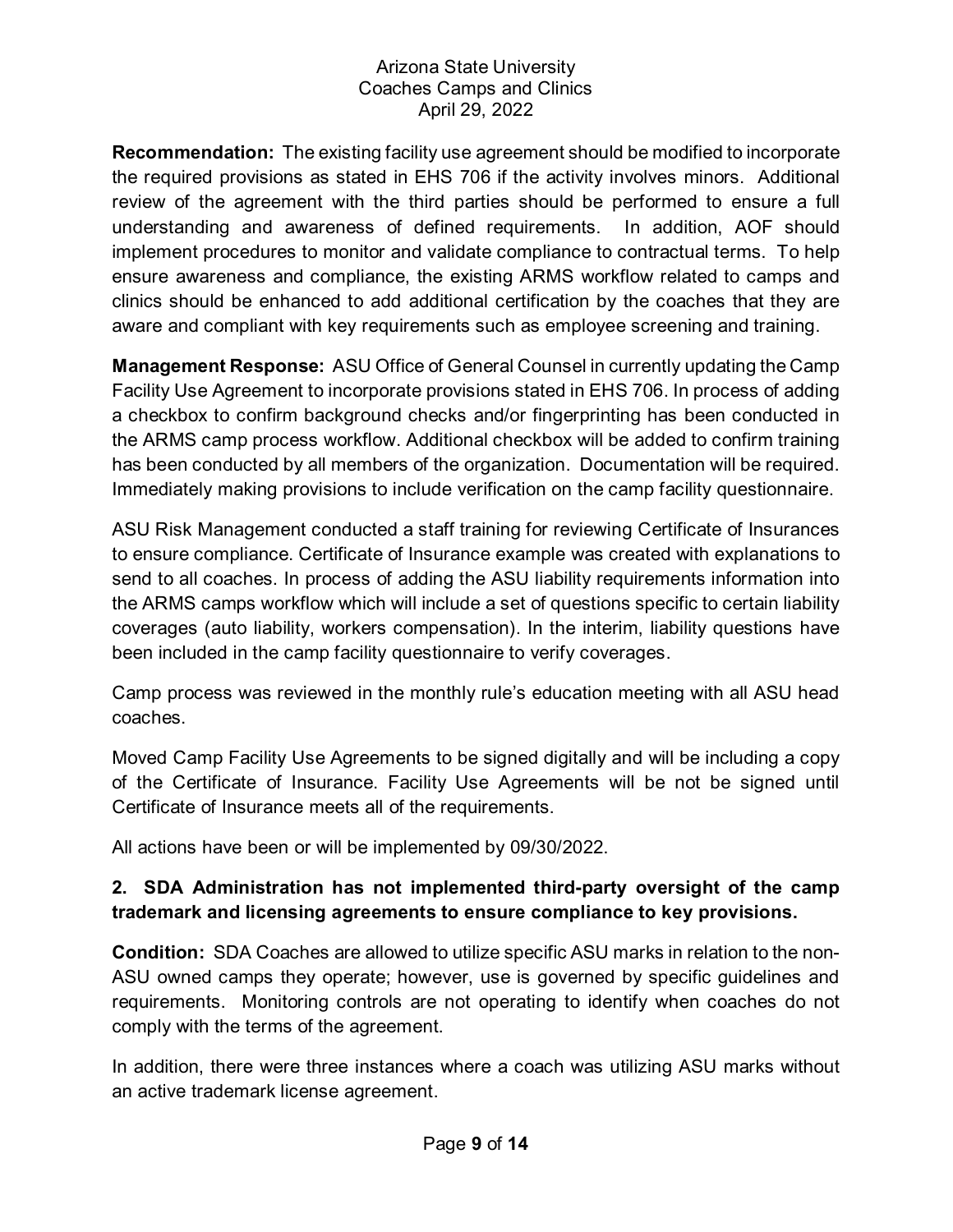**Criteria:** A camp trademark license agreement must be executed for SDA coaches to be authorized to use ASU marks. As part of the agreement, it states that ASU email accounts cannot be utilized in conducting the camp, defines appropriate use of ASU marks, as well as requires a specific notice to be posted on all advertisements, publications, rosters, web pages and similar items stating that the camp is not affiliated with or sponsored by ASU.

**Cause:** SDA Administration has not implemented effective monitoring processes to ensure compliance to camp trademark license agreements.

**Effect:** SDA coach camps and clinics are not compliant with key provisions required when advertising and marketing camps that utilize ASU marks. Testing identified that each of the camps violated one or more of the defined provisions included in the agreement including using an ASU email address in conjunction with the camp, appropriate use of ASU marks, and including the Notice of License on camp materials which notifies participants that the camp is not affiliated with or sponsored by ASU.

Inconsistent enforcement of camp trademark license agreements may increase ASU's liability exposure associated with the SDA coach owned camp and clinic activity.

**Recommendation:** AOF should execute camp trademark and license agreements with the SDA coaches that are currently utilizing ASU marks without authorization. In addition, monitoring processes should be put in place to identify when SDA coaches do not comply including appropriate sanctions as needed such as, but not limited to being prohibited from using ASU marks. To help ensure awareness and compliance, the existing ARMS workflow related to camps and clinics should be enhanced to add additional certification by the coaches that they are aware and compliant with key requirements of the camp trademark and license agreement.

**Management Response:** Follow up has been performed with each of the coaches found to be in violation by not having a current agreement. Two of the three have already completed new agreements. The third acknowledged the mistake and will be completing a new form prior to conducting any future camps.

To prevent future issues, we have added a use of trademark checkbox to the initial camp submission process in ARMS. If a coach is conducting a camp and requesting use of Sun Devils or the Pitchfork logo, notification will be sent and the appropriate SDA staff member will:

- 1. Verify there is a current trademark agreement on file
	- a. If there is no agreement, or the agreement has expired, a new form will be provided and required to be completed prior to proceeding
- 2. If an ASU email is provided on the form, it will be sent back requesting a non-ASU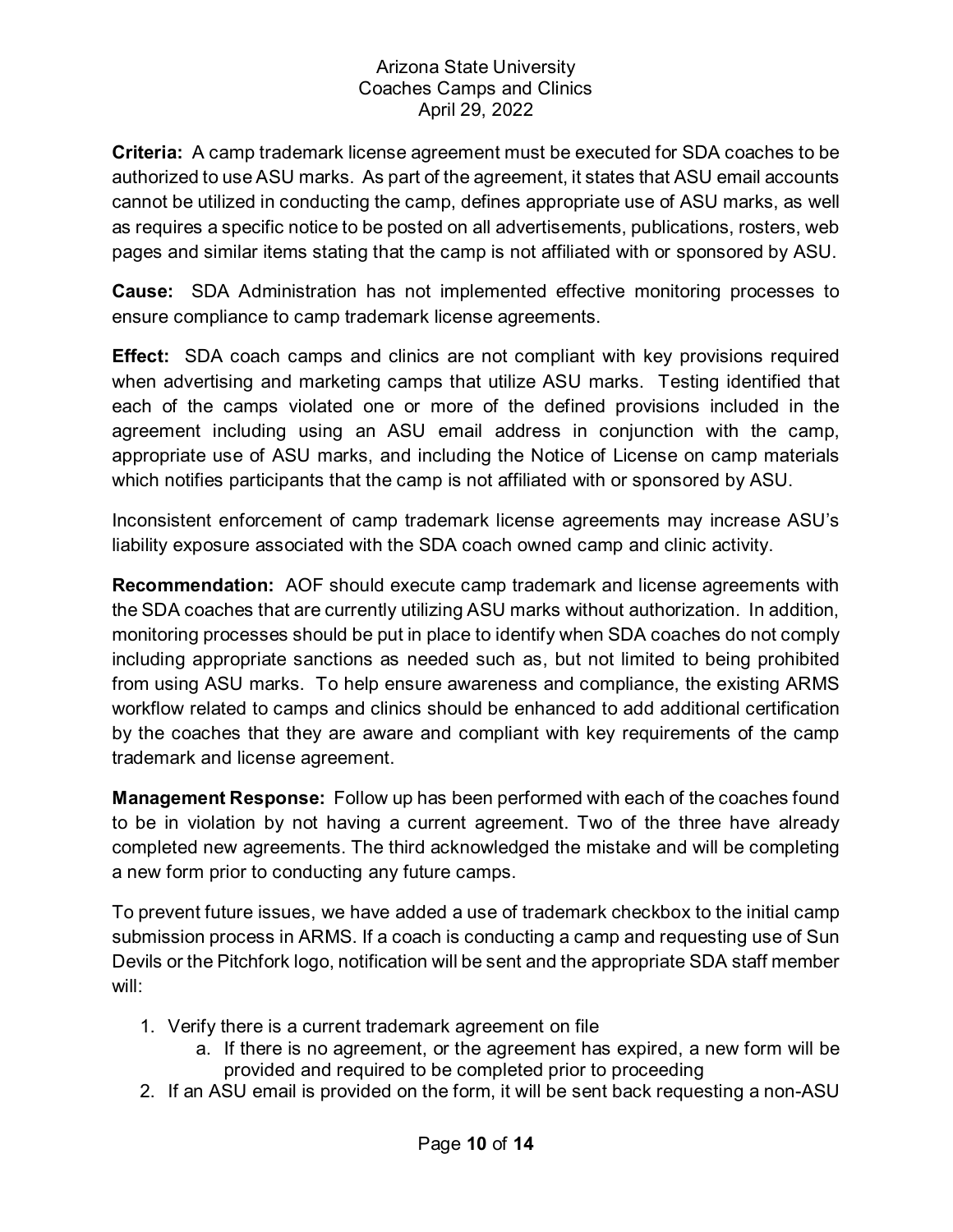email address

- 3. Request the URL for any camp promotion and/or registration, and all marketing materials be provided for review in advance to verify appropriate use of marks
- 4. Reiterate requirements to use a licensed vendor for any camp related materials bearing ASU marks
- 5. Call out the requirement to include this disclaimer in all promotional materials "This camp is not affiliated with or sponsored by ASU. Sun Devils® and the Pitchfork are registered trademarks of, and are used with the permission of, the Arizona Board of Regents."

All actions have been or will be implemented by 09/30/2022.

# **3. SDA Operations and Facilities (AOF) does not consistently bill direct costs incurred for SDA coach camps and clinics.**

**Condition:** Standard billing processes have not been implemented to ensure that SDA coaches are billed for appropriate direct costs related to conducting coach owned camps at ASU facilities.

**Criteria:** The facility use agreement states that the SDA coach will pay SDA for the reimbursement of direct costs incurred by SDA in connection to the use of the facility.

**Cause:** Standard billing processes have not been implemented to ensure that SDA coaches are billed for appropriate direct costs related to conducting coach owned camps at ASU facilities.

**Effect:** Testing identified that direct costs were inconsistently charged for athletic facility use. Specifically, testing indicated 3 camps that had identified direct costs as part of the facility use agreement; however, fees were not charged in final invoices. Four other camps were identified where no fees were charged outside of the daily rental fee.

**Recommendation:** Standard billing processes should be established as part of managing the facility use agreements to ensure ASU is reimbursed for all direct costs. If no direct costs are incurred related to the facility use, this should be stated as part of the final invoice to ensure consistent treatment for all third parties.

Inconsistent billing for third-party facility use agreements may increase ASU's liability exposure associated with the SDA coach owned camp and clinic activity.

**Management Response:** AOF has met with internal staff to create a master invoice template to include all categories that are required for each camp. A comment section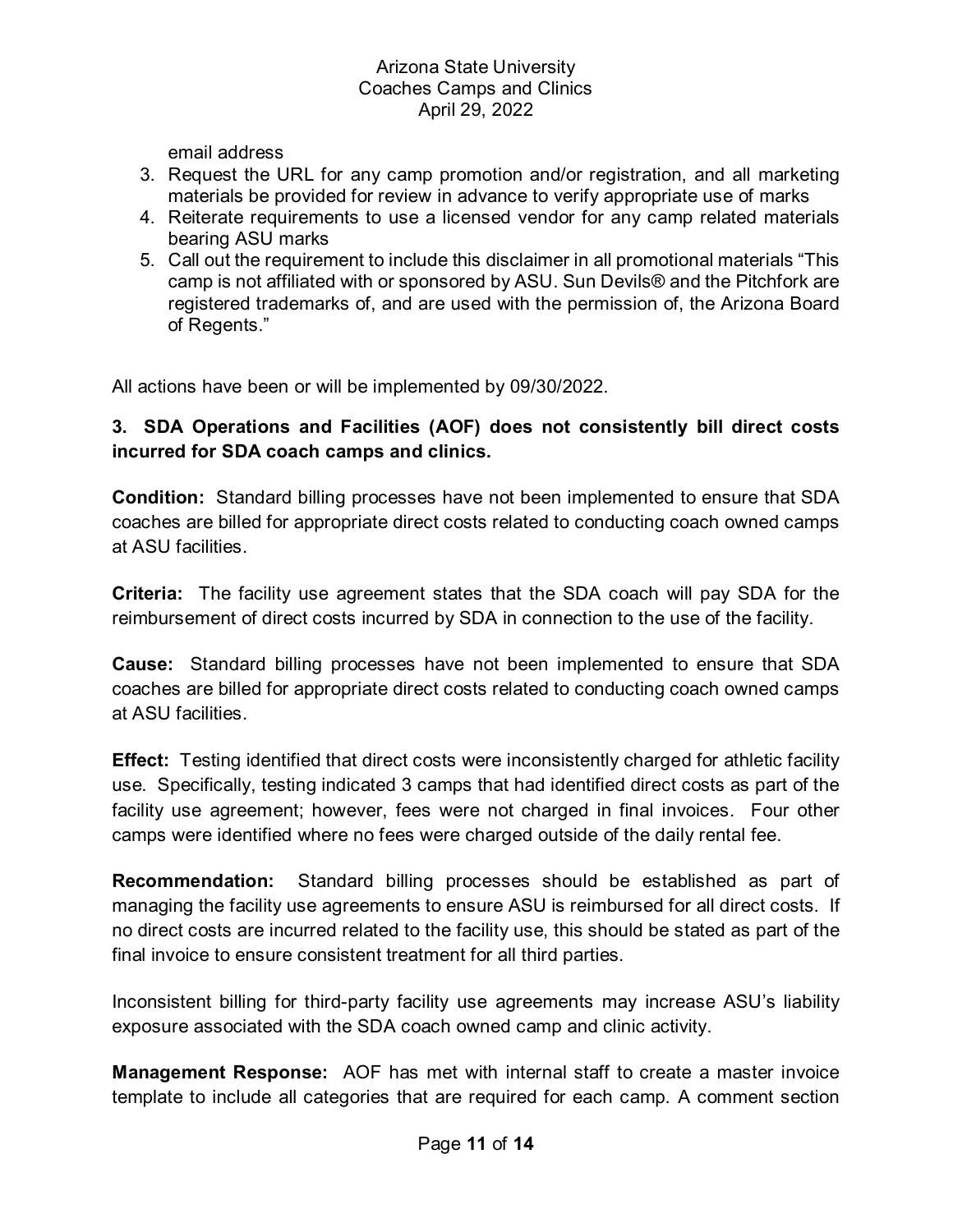has been added to the final invoice if any expenses were adjusted based on the camp scope.

All actions have been or will be implemented by 06/30/2022.

# **4. SDA Operations and Facilities (AOF) has not implemented effective processes to ensure invoices related to SDA coach camps and clinics are billed and collected in a timely manner.**

**Condition:** AOF has not implemented effective processes to ensure invoices related to SDA camps and clinics are billed and collected timely.

**Criteria:** The standard agreements in place regarding facility usage state that all invoices should be sent within 30 days of the camp occurring with payment required within 30 days of the invoice.

**Cause:** Standard processes have not been implemented to ensure invoicing occurs timely in addition to monitoring outstanding receivables to ensure payment is received within 30 days.

**Effect:** Invoicing related to SDA coach camps and clinics is not performed timely or at all nor are outstanding receivables monitored to ensure payment is received.

- Six of the camp trademark and license agreements reviewed did not include invoicing the SDA coach the defined fee
- 9 of 19 (47%) invoices tested related to 19 camps were not invoiced within 30 days of the camp occurring
- 8 of 19 (42%) invoices tested related to 19 camps were not paid by the SDA coach within 30 days of the invoice date

Inconsistent billing for third-party facility use agreements may increase ASU's liability exposure associated with the SDA coach owned camp and clinic activity.

**Recommendation:** Standard billing processes should be established as part of managing the facility use agreements and other activities related to SDA coach owned camps and clinics to ensure ASU receives compensation for the third-party use of ASU facilities and marks.

**Management Response:** Conducted meetings with internal staff to review the camp invoices process to ensure invoices are being submitted within 30 days. Working with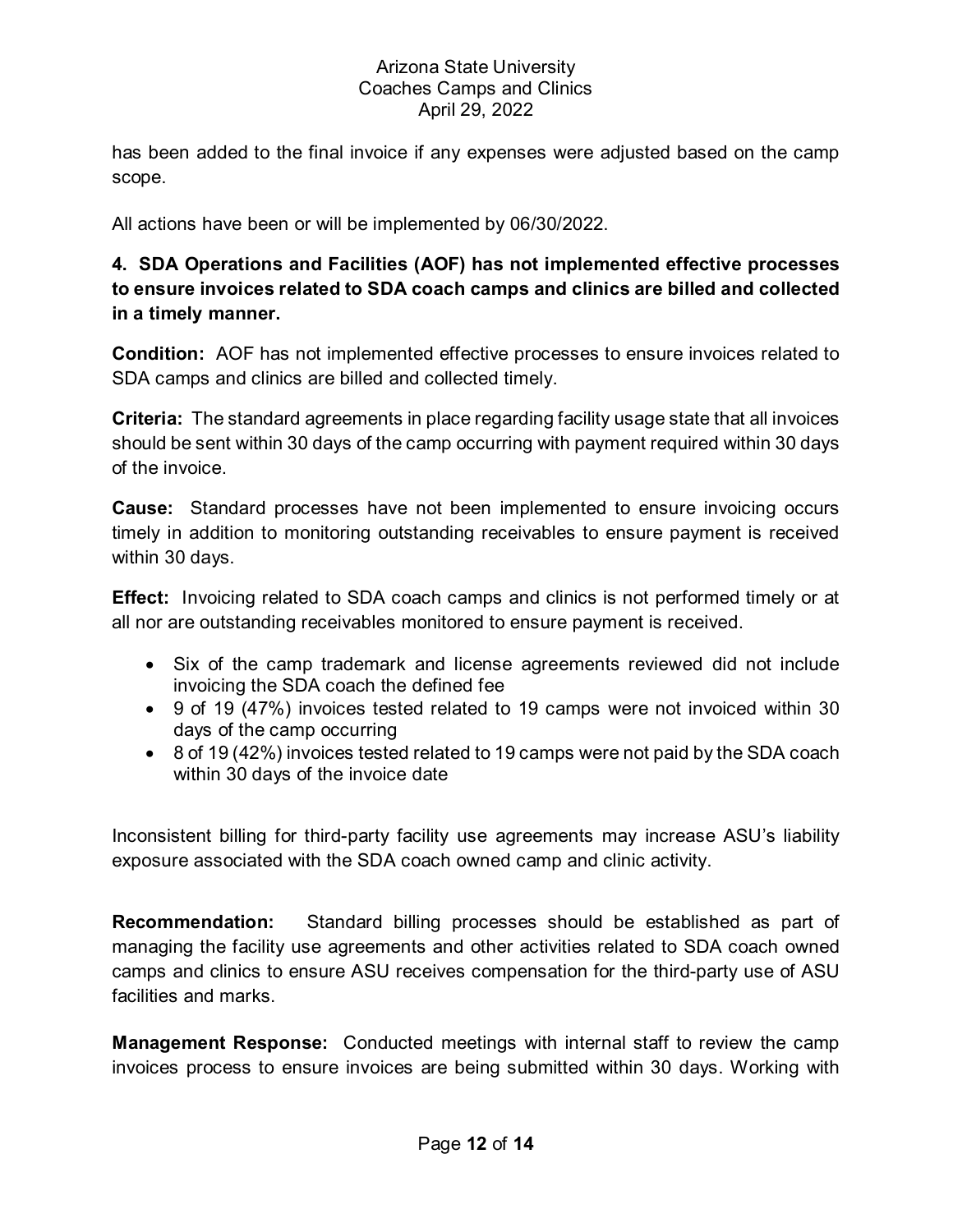third-party companies to ensure their invoices are submitted for payment less than 30 days after the conclusion of the camp.

Weekly meetings have been established with ASU Shared Services to review each camp payment status. Follow up emails will be sent to camps that are a week from due date. Follow up emails will be sent every week the payment delinquent. If camps invoices are delinquent, when the next camp request is received, the request will not be approved until all associated camp invoices are paid in full.

All actions have been or will be implemented by 06/30/2022.